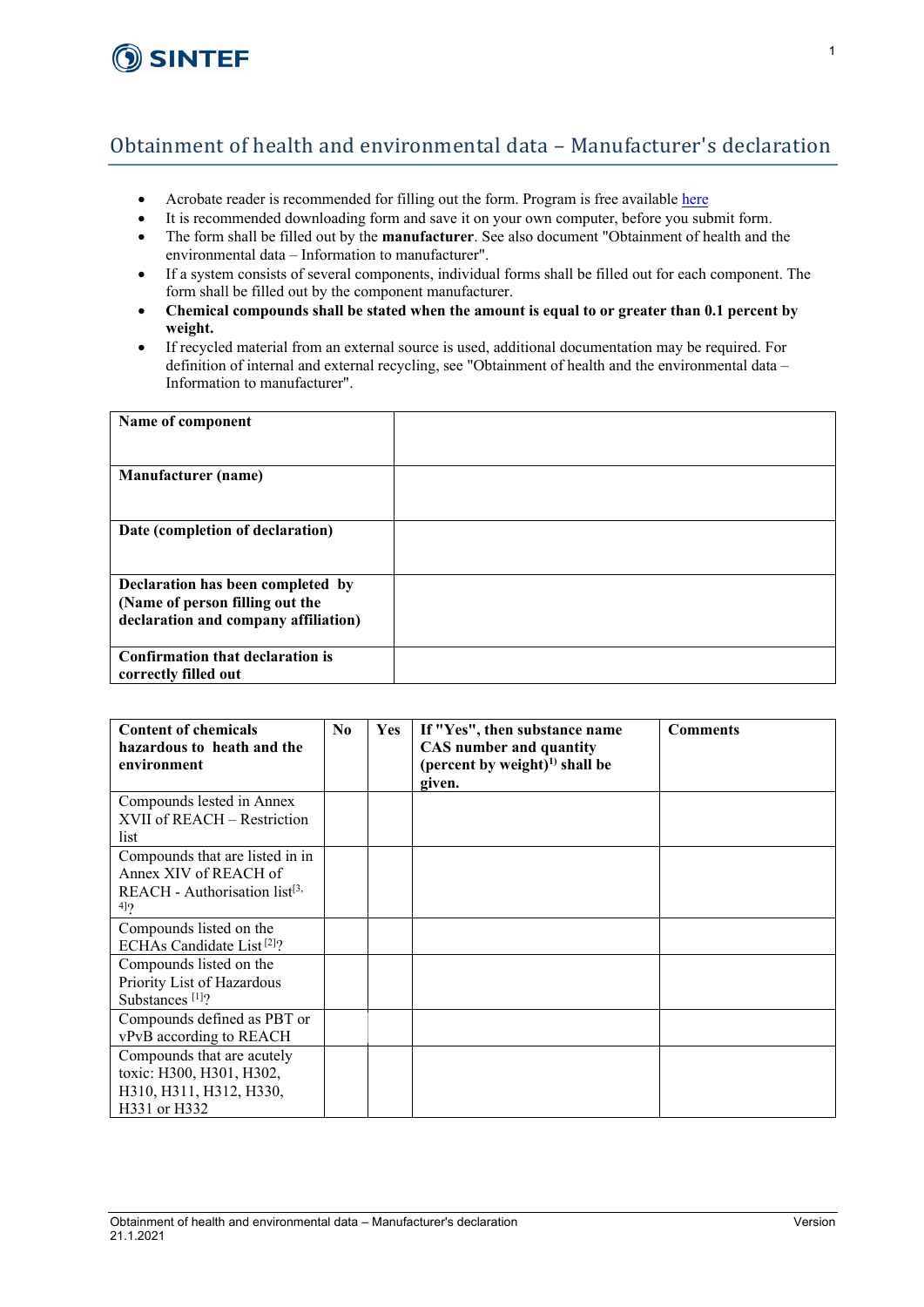

| <b>Content of chemicals</b><br>hazardous to heath and the<br>environment                                 | No | Yes | If "Yes", then substance name<br><b>CAS</b> number and quantity<br>(percent by weight) <sup><math>1)</math></sup> shall be<br>given. | <b>Comments</b>         |
|----------------------------------------------------------------------------------------------------------|----|-----|--------------------------------------------------------------------------------------------------------------------------------------|-------------------------|
| Compounds that cause dermal<br>corrosion/irritation: H314 or<br>H315                                     |    |     |                                                                                                                                      |                         |
| Compunds that cause serious eye<br>damage/eye irritation: H318 or<br>H319                                |    |     |                                                                                                                                      |                         |
| Compounds that cause<br>respiratory/skin sensitization:<br>H317 or H334                                  |    |     |                                                                                                                                      |                         |
| Compounds that cause germ cell<br>mutagenicity: H340 or H341                                             |    |     |                                                                                                                                      |                         |
| Compounds that are<br>carcinogenic: H350 or H351                                                         |    |     |                                                                                                                                      |                         |
| Compounds that are toxic for<br>reproduction: H360, H361 or<br>H362                                      |    |     |                                                                                                                                      |                         |
| Compounds that are toxic for<br>specific target organs - single<br>exposure: H370, H371, H335 or<br>H336 |    |     |                                                                                                                                      |                         |
| Compounds that are toxic for<br>specific target organs - repeat<br>exposure: H372 or H373                |    |     |                                                                                                                                      |                         |
| Compounds that produce<br>aspiration hazard: H304                                                        |    |     |                                                                                                                                      |                         |
| Compounds that are hazardous to<br>the aquatic environment: H400,<br>H410, H411, H412 or H413            |    |     |                                                                                                                                      |                         |
| Compounds that are hazardous to<br>the ozone layer: H420                                                 |    |     |                                                                                                                                      |                         |
| Compounds that are regulated in<br>the Kyoto protocol (climate<br>change)[5]                             |    |     |                                                                                                                                      |                         |
| Nano particles <sup>[7]</sup>                                                                            |    |     |                                                                                                                                      |                         |
| <b>Brominated flame retardants</b>                                                                       |    |     |                                                                                                                                      |                         |
| Recycled materials                                                                                       |    |     |                                                                                                                                      | If yes, fill out page 3 |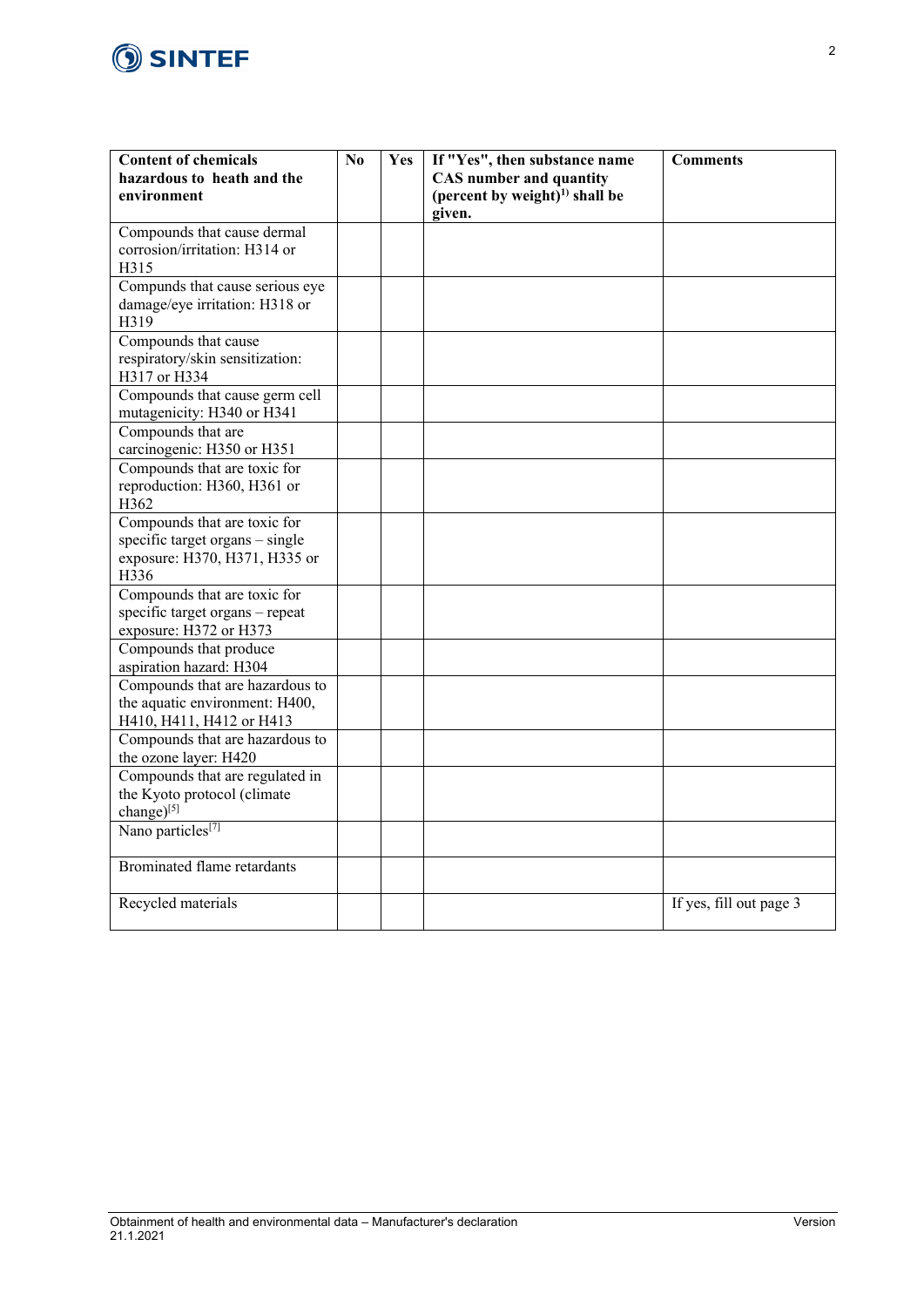

## **Information regarding recycled materials:**

| Internal recycling               | No. | <b>Yes</b> | <b>Comments</b> |
|----------------------------------|-----|------------|-----------------|
| Recycled material from the       |     |            |                 |
| declared product?                |     |            |                 |
| Recycled materials from a        |     |            |                 |
| different product but same       |     |            |                 |
| manufacturers?*                  |     |            |                 |
| Recycled material from           |     |            |                 |
| construction site from the same  |     |            |                 |
| manufacturers?*                  |     |            |                 |
| Confirm that the content of the  |     |            |                 |
| recycled material is declared in |     |            |                 |
| this manufacturers declaration   |     |            |                 |

\*recycled materials is unused material from building-site must be from the same producer if is should be declared as internal recycling

## OR

| <b>External recycling</b>                                                                                                  |                |            | Comment                      |
|----------------------------------------------------------------------------------------------------------------------------|----------------|------------|------------------------------|
| Describe the recycled material:                                                                                            |                |            |                              |
| State the amount of the<br>recycled material used in the<br>product                                                        |                |            | $\frac{0}{0}$                |
|                                                                                                                            | N <sub>0</sub> | <b>Yes</b> | Comment                      |
| Pre-consumer material from an<br>external manufacturers?                                                                   |                |            | State the supplier/producer: |
| Post-consumer waste from<br>industrial sources?                                                                            |                |            | State the supplier/producer: |
| Post-consumer waste from<br>domestic resources?                                                                            |                |            | State the recycling plant:   |
| Is there any documentation (e.g.<br>certification) of the abscense of<br>hazardous compounds for the<br>recycled material? |                |            |                              |

| <b>Environmental declaration -</b><br><b>EPD</b>                                  | No. | <b>Yes</b> | <b>Comments</b>                                                                   |
|-----------------------------------------------------------------------------------|-----|------------|-----------------------------------------------------------------------------------|
| Has an environmental<br>declaration been worked out for<br>the product/component? |     |            | If "Yes", then EPD number and organization that has issued<br>EPD shall be given. |